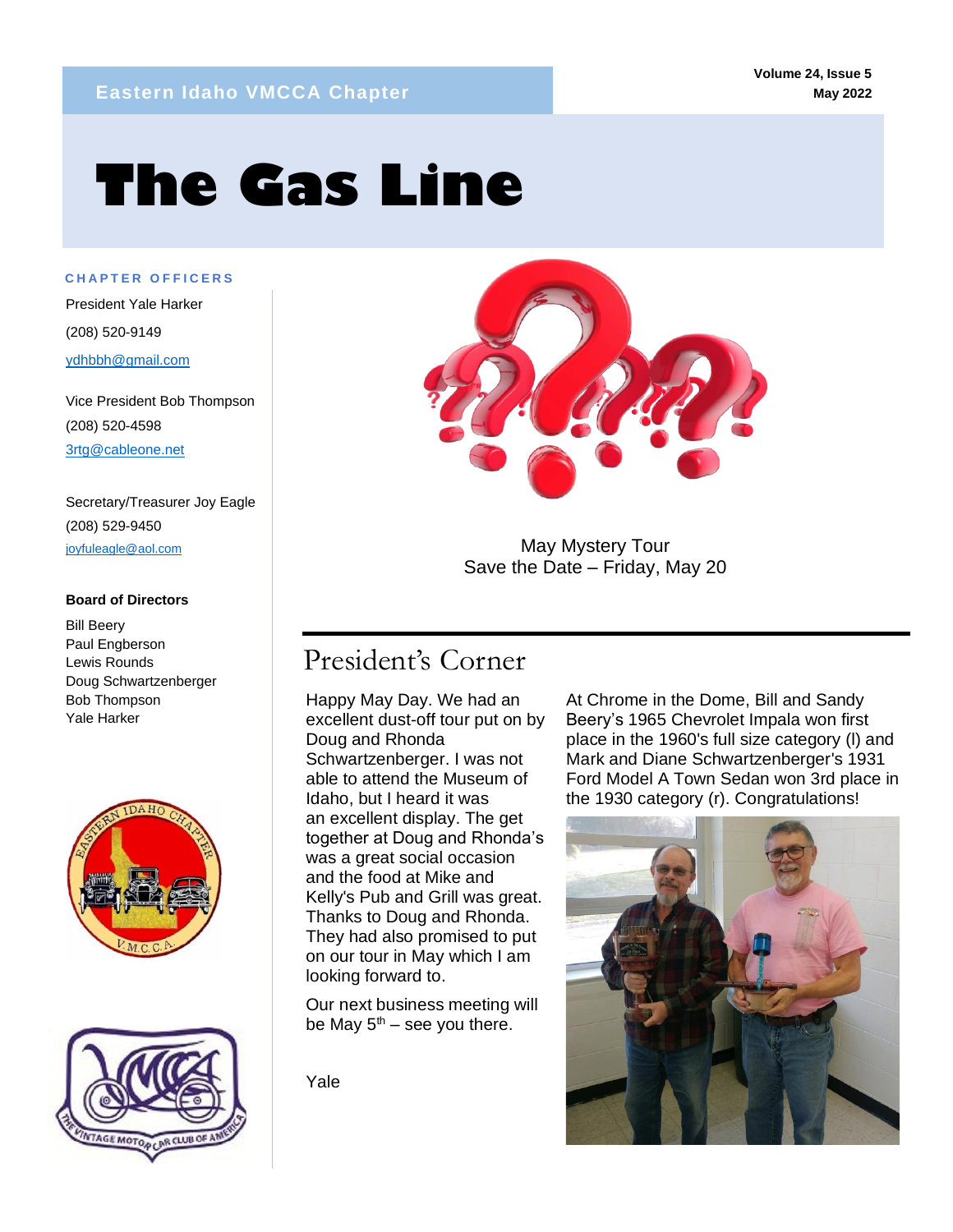#### **C H A P T E R E V E N T S**

**May 5** – Chapter Meeting, Idaho Falls Activity Center, 1575 N. Skyline Dr., South Meeting Room, 7 p.m.

**May 20** – May Mystery Tour – Doug and Rhonda.

**May 23—18-20** – Aero Mark - Bob Hoff.

#### **M E E T I N G T R E A T S**

| May 5            | Doug & Rhonda       |
|------------------|---------------------|
| Jun 2            | <b>Bob Thompson</b> |
| Jul 7            | BBQ - Lewis &       |
|                  | Carole              |
| Aug 4            |                     |
| Sep 1            | Rich & Joy          |
| Oct <sub>6</sub> |                     |
| Nov 3            | Bob & Celine        |
| Dec              | Christmas Party     |
|                  |                     |

#### **N A T I O N A L E V E N T S**

**Jun 12 - 17:** 1 & 2 Cylinder PTA Tour, Fremont, OH. Marty Tansey, (419) 929-5325, [dmtansey@ncwcom.com](mailto:dmtansey@ncwcom.com)

**Jul 31 – Aug 4** 71st Annual Great Lakes Regional Tour, Defiance, OH. Bob Brown (419) 758-3550 or Dave Plassman (419) 758-3199.

Aug 1-4 27<sup>th</sup> Grand Indiana Tour, Perrysburg, OH. Bob Peinert (419) 350-3620 [rpein43571@aol.com](mailto:rpein43571@aol.com) or Mike Parker (614) 601-8428 [maparker3601@gmail.com](mailto:maparker3601@gmail.com)

**Aug 22 - 27:** Lewis & Clark Regional Tour, Bismarck, North Dakota to Great Falls, Montana. Greg and Debbie Childs, (406) 628-2345, [childsinmontana@gmail.com](mailto:childsinmontana@gmail.com)

## Meeting Minutes – April 7, 2022

The meeting was held at the Idaho Falls Activity Center. There were 21 members in attendance. President Yale Harker conducted the meeting. Joy Eagle read the minutes of the March meeting and a treasurer's report was given.

Visitor and new member – Daniel Gutierrez of Pocatello is joining our club! He has a Model A. Please welcome Daniel and his wife Jennie Sue.

#### **Old Business**

Chrome in the Dome – March 18 & 19 – Yale Harker. Thanks to all who participated in this event and especially Sam and Wanda Otero for arranging for breakfast at Elmer's. There was special acknowledgement of our new members Kevin and Kelly Call. Chrome in the Dome awards were won by Bill & Sandy Beery and Mark & Diane Schwartzeberger. Additional EIVMCCA awards for Bob Hoff, Paul Engberson, Bill Beery and Mark Schwartzenberger were shared at the meeting, along with a story or two.

#### **New Business**

Market Lake Clean-Up – April  $9<sup>th</sup>$  – Mark & Diane Schwartzenberger. Meet at the Outback restaurant, 970 Lindsay Blvd, Idaho Falls, ID 83402, at 8 a.m. for treats. Dress for the weather and wear protective gear. Forms will be signed at the Outback before caravanning to the clean-up area.

Dust-off Tour – April 23 – Doug and Rhonda Schwartzenberger. Meet at 9 a.m. at Doug and Rhonda's home, 2257 Darah St., IF for coffee, juice, and donuts. We will caravan to see the Genghis Khan exhibit at the Museum of Idaho, 200 N. Eastern Ave, Idaho Falls, ID 83402. Doug and Rhonda have acquired 20 tickets and our Chapter will cover the admission fee for members over the 20 head count, please RSVP to Rhonda 208-524-1337. After the museum we will proceed to Mac and Kelly's Pub & Grill, 1560 Lindsay Blvd, Idaho Falls, ID 83402 (location of the old Skyway Bar) for lunch and miniature drag racing. Members will pay for their meals and racing.

May Secret Tour – May 20 – Doug and Rhonda Schwartzenberger – Details to come!

Antique Airplane Fly-in Display – May 18-20 - Bob Hoff at Aeromark.

EIVMCCA Car Show & Swap Meet – June 18-19, 2022 – Dawn Schwartzenberger Registration – Dawn Schwartzenberger, Joy Eagle Food Vendors – Dawn Schwartzenberger Porta Potties – Bill Berry Posters, Map, Plaques, Insurance, Parks Department – Rich & Joy Eagle Car show signs, garbage pickup – Bob Thompson with help from Ken Avery and Alan Cheney Club Food Booth: Biscuits and Gravy Breakfast – Bernie Barrentine and Diane Schwartzenberger. Treats and Drinks and Set-Up – Rhonda Schwartzenberger and Celine Shilkett. Saturday Night Dinner – Dixies Catering at Hockey Shelter – Joy Eagle

Cache Valley Rod Run – June 30, July 1-2 – Plaques will be handed out on Sunday only.

(Continued on page 4)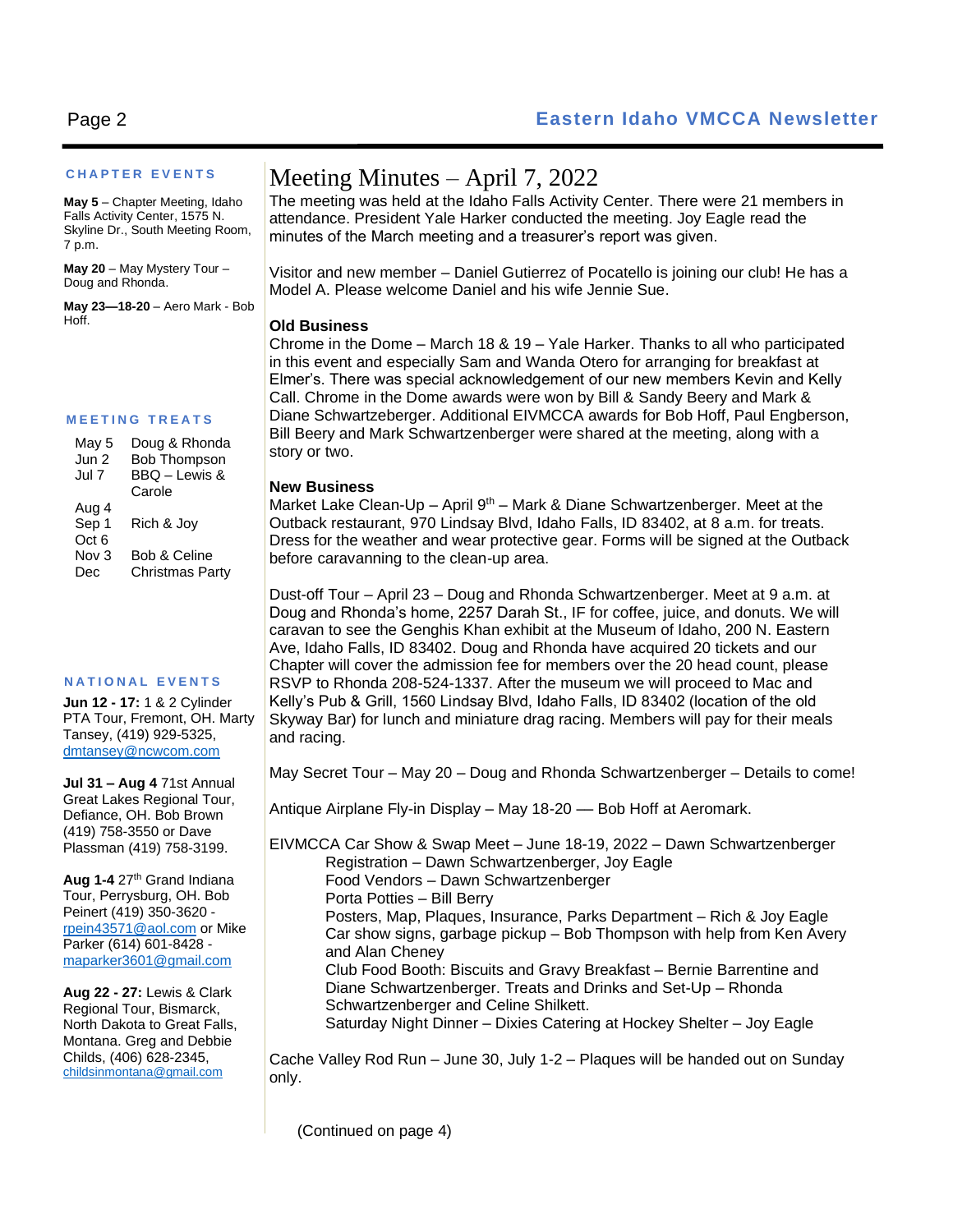# Western National Tour Photos